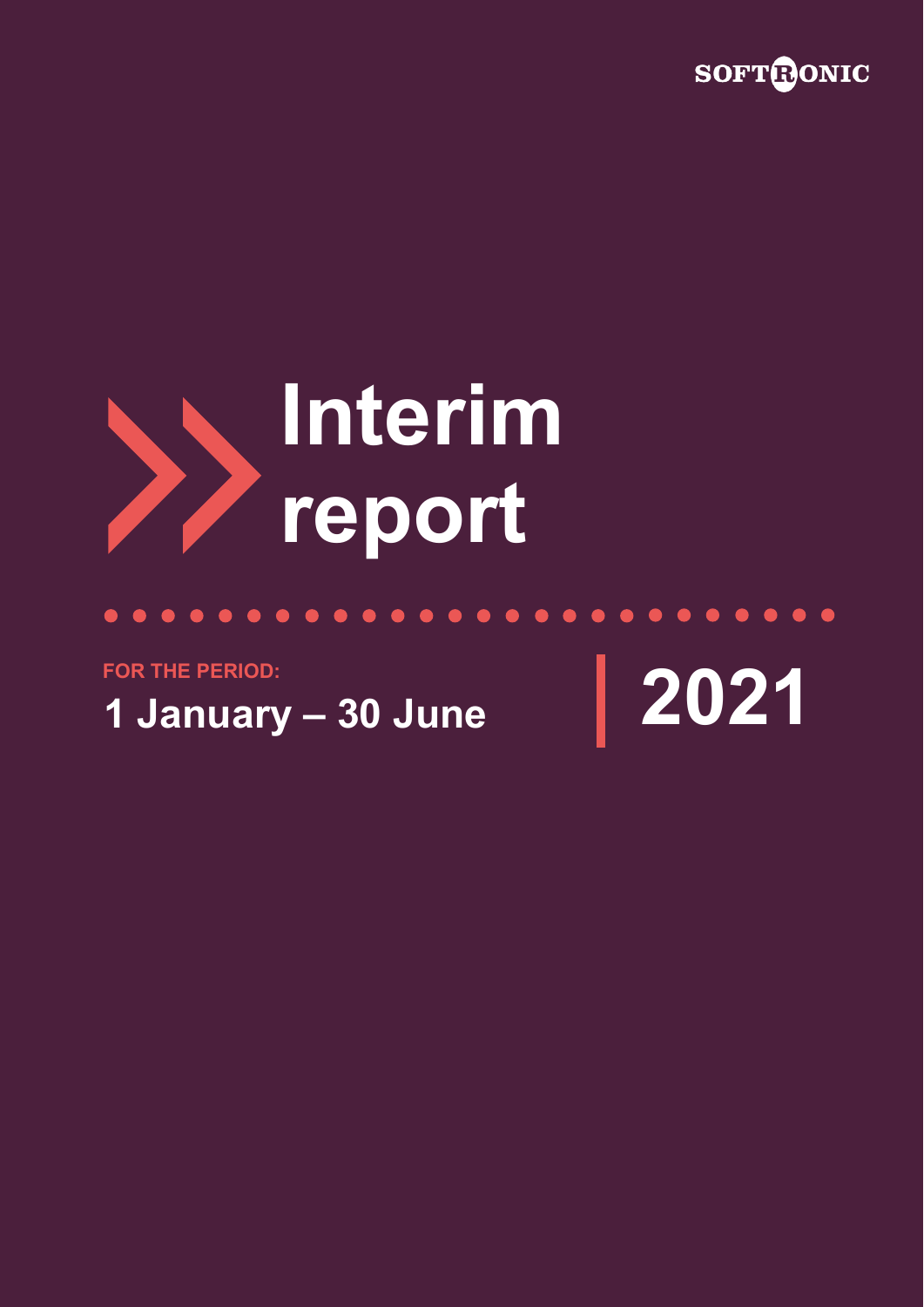# **SOFTRONIC**

# **Significant business events**

### **During the second quarter**

- Softronic builds up a new specialist area in IT architecture
- The Swedish Migration Agency has awarded Softronic a framework agreement to adapt its Interpreter Portal

### **Earlier in the year**

- $\rightarrow$ Softronic concluded a new framework agreement with the Stockholm Regional Council
- Softronic decided to join the new association Digitalisation **Consultants**
- Procon Digital started a collaboration with Softronic for Kommun-Kim

# **Second quarter 2021**

- Sales amounted to MSEK 194.6 (MSEK 194.5)
- EBITDA was MSEK 26.0 (MSEK 32.3)
- Profit before tax totalled MSEK 20.3 (MSEK 26.0)
- Profit margin before tax amounted to 10.4 % (13.4 %)
- Profit for the period after tax amounted to MSEK 15.8 (MSEK 20.5)
- $\mathbf{v}$ Profit for the period after tax per share, before and after dilution, amounted to SEK 0.30 (SEK 0.39)
- Cash flow from operating activities amounted to MSEK 24.5 (MSEK 42.1)

## **First six months of 2021**

- Sales increased to MSEK 394.2 (MSEK 375.1)
- EBITDA was MSEK 51.4 (MSEK 55.9)
- Profit before tax totalled MSEK 40.2 (MSEK 43.2)
- Profit margin before tax amounted to 10.2 % (11.5 %)
- Profit for the period after tax amounted to MSEK 31.5 (MSEK 33.9)
- Profit for the period after tax per share, before and after dilution, amounted to SEK 0.60 (SEK 0.64)
- Cash flow from operating activities increased to MSEK 41.9 (MSEK 33.9)
- Total liquidity amounted to MSEK 97
- The equity/assets ratio amounted to 55 % (63 %).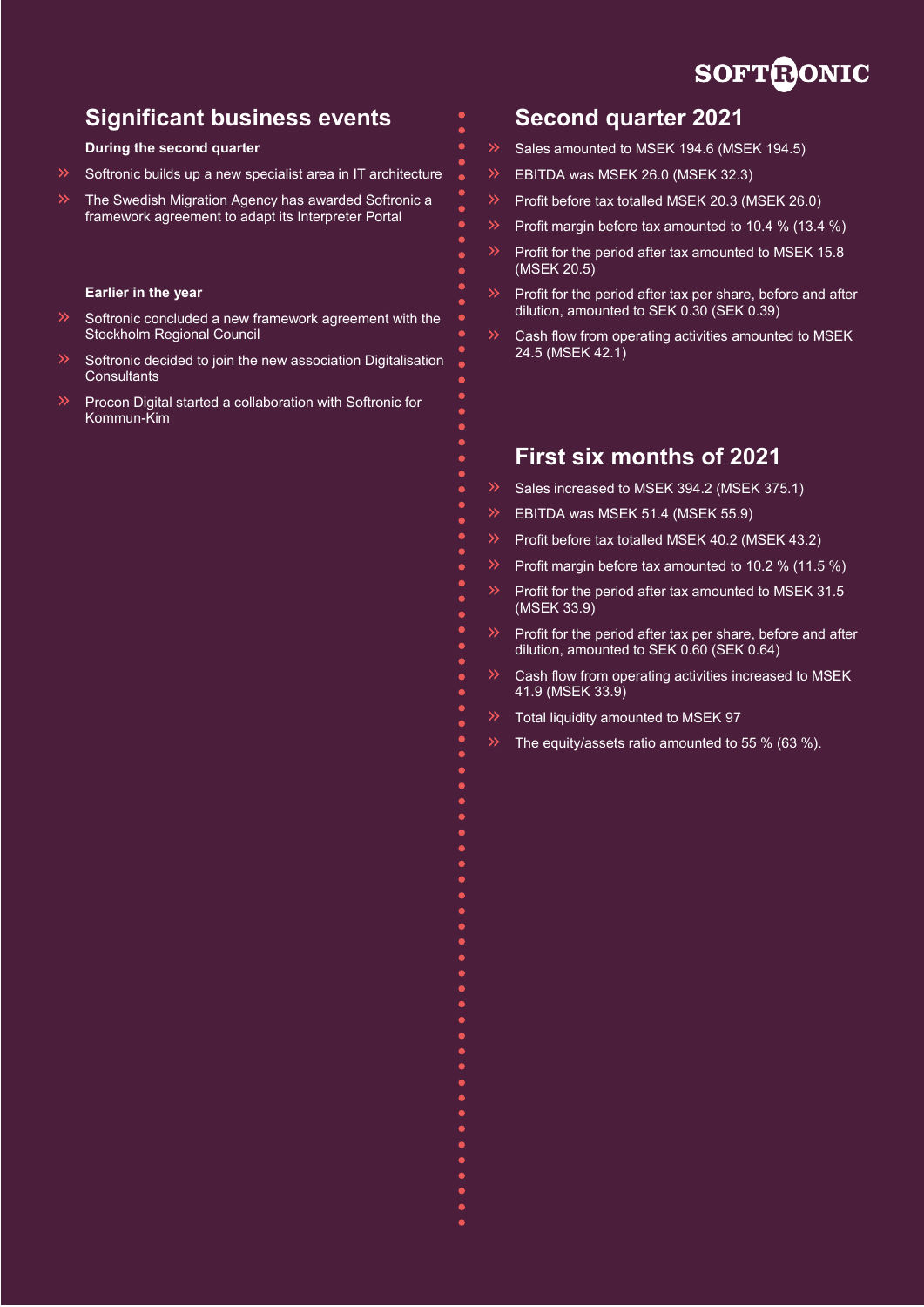

# **Q2 2021 – profit in line with our expectations**

In the Q1 interim report, we announced that our profit for Q2 would be weaker than the same period in 2020 and gave the underlying reason for this (conclusion of a long-term project). The results for the second quarter have now confirmed what we expected. Although we have reported virtually the same level of sales, our profit is just under SEK 6 million lower than last year. This shows that our day-to-day business is making satisfactory progress.

During the quarter we won some important deals, starting with the Swedish Migration Agency. This deal is a very good example of one of Softronic's specialities; taking over solutions that have been developed by another company or organisation and developing them effectively. In this case, the contract is for a 'Tolkportal' (Interpreter Portal), which is used to place approximately 120,000 orders for interpreter services every year.

We also won the assignment to develop a brand new system for a well-known financial company, while continuing to attract new business system customers with our Microsoft Business Central solution. We are seeing a modest, but steady increase in new customers from the municipality sector as well, both for the 'Booking and Funding' and chatbot solutions. In this period we signed a number of new agreements with municipalities in different parts of Sweden, and we are currently involved in many discussions to expand these kinds of solutions to new areas of municipal activities.

When looking at the market as a whole, it is fair to say that 'cybersecurity' has quickly become one of the most used terms, not only internally in the sector, but also when IT is discussed in a wider forum. At the start of the period, most of the discussions centred around information security, primarily what kind of data you can and should place with major global companies and organisations. The main reason for this was an EU ruling that people have named after the Australian lawyer who pursued the case, Maximilian Schrems; his name also appears with the numeral 'II' after it when referring to the second EU ruling in this matter. These rulings basically mean that the 'Privacy Shield', which has been used as a kind of guarantee for transferring personal data from the EU to the USA, was ruled not to be valid. As a result many Swedish companies and organisations have looked at this issue again and in several cases have reassessed the decisions they previously made. At the same time we are seeing many customers who are progressing with and expanding a strategy that involves them moving large parts of their data processing to the Cloud.

Recently, another aspect of IT security has attracted much more publicity. In Sweden, a lot of coverage was given to COOP (and many other companies, not only in Sweden but also around the world) when it fell victim to a blackmail attempt using 'ransomware'. This is when an attacker illegally gains access to the company's data and then encrypts it, taking the victim's data hostage and requesting high sums of money to restore this data to its original form. As with all kinds of blackmail, there are high risks associated with paying the blackmailer and you are also helping to feed the criminal organisation behind the crime. Although this is not a new problem, it is increasing not only in terms of the number of people affected, but also the amount of damage caused and the blackmailer's demands.

We predict that this area will remain firmly in the spotlight for many years to come and we are looking forward to working closely with our Partner Customers to create solutions that can withstand these attacks as effectively as possible. This is not a problem that customers and suppliers can solve by themselves, so we all need to work closely together.

Finally I would like to mention our new investment, Specialist Consulting in IT architecture. We are seeing a growing need for architectural competence, particularly in the field of 'solution architecture'. Effective security solutions and knowledge of architecture go hand in hand. We have recruited an experienced powerhouse in this field, Vanessa Löfving, who is going to build this new area.

I hope you all continue to have a wonderful summer.

#### **Liquidity**

The Group had MSEK 74 in cash and cash equivalents as of 30 June 2021. The total liquidity comprising cash and cash equivalents, as well as granted unutilised credit lines, amounted to MSEK 97.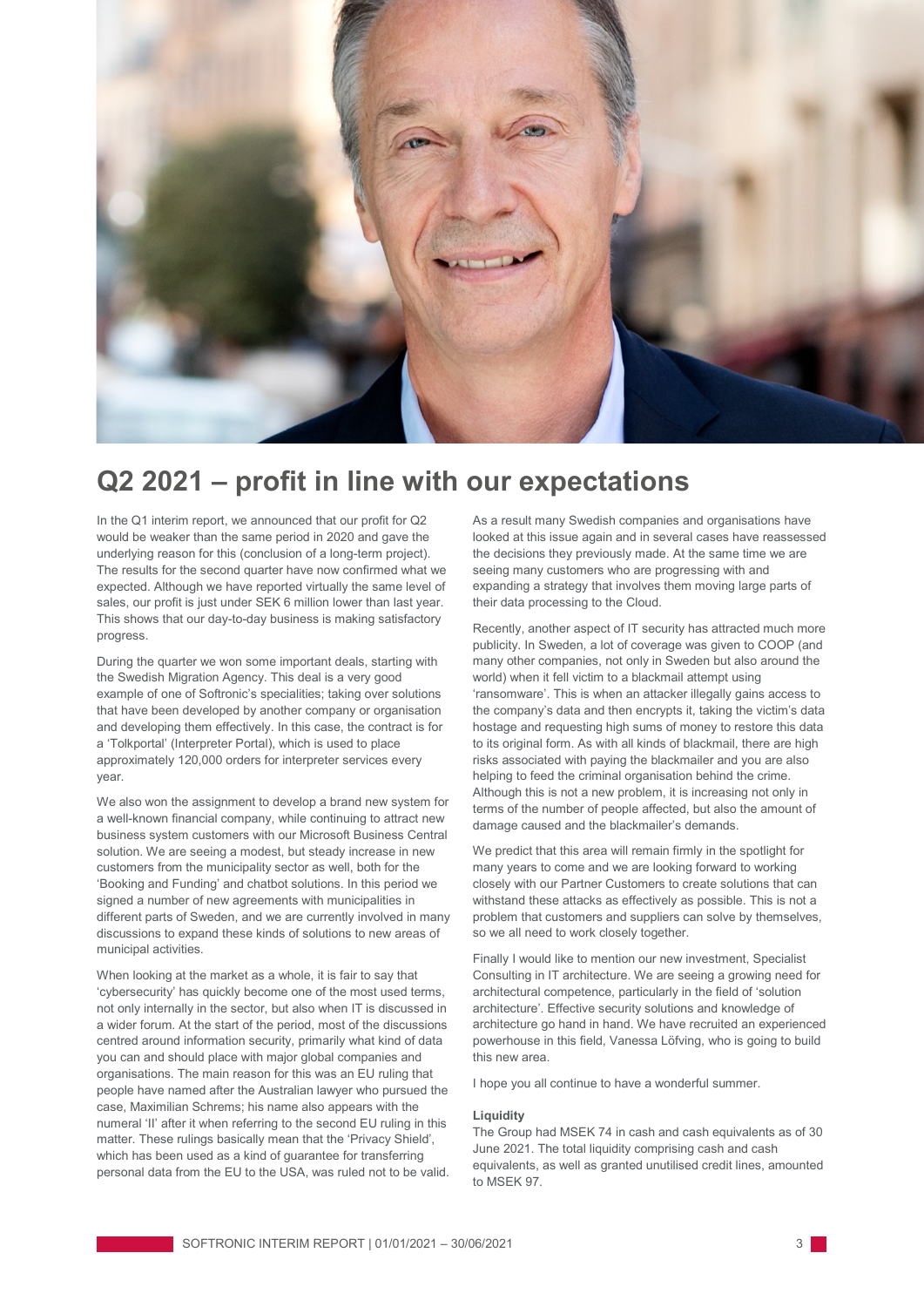#### **Business events in 2021**

The Swedish Migration Agency has awarded Softronic a framework agreement to adapt its Interpreter Portal. At the moment interpreter assignments are ordered by email, phone or through the interpreting agencies' own websites. The aim of this framework agreement is to develop an inhouse interpreter portal (Tolkportal) that will manage every order.

Softronic is building up a new specialist area in IT architecture. This specialist area will expand Softronic's range of services, as we will be able to offer specialists in all architecture areas. This will make us stronger in new priority IT investments. It will also enable us to support our customers to effect strategic change in their IT architecture.

The Stockholm Regional Council has awarded Softronic a framework agreement to provide consultants for Business Intelligence assignments.

Softronic decided to join the new association Digitalisation Consultants in order to accelerate our strategic work for a smart and fossil-free society after the coronavirus crisis.

Procon Digital started a collaboration with Softronic for Kommun-Kim Procon's digital self-service solutions are located in areas visited by many people in the municipality on a daily basis, giving the municipality an effective way of providing information. At the same time the municipality's digital employee, the chatbot Kommun-Kim, can answer questions at any time of the day or night.

#### **Events after the end of the period**

There have been no significant events after the end of the period.

#### **Risks and uncertainties**

The risks and uncertainties that the Parent Company and the Group may face are primarily related to changes in employee capacity utilisation, average invoicing, employee turnover and salary costs, all of which have a decisive impact on profitability. As well as the financial risks described in the latest annual report, there are uncertainties in economic assessments, changes to markets and competition. The Covid-19 pandemic adds uncertainty to economic and market assessments.

#### **Softronic**

Goodtech – Technology that does good in society We offer innovative digital solutions that help companies and organisations to create a real benefit to society. Our services in IT and management range from advice and new development to management and operations.

Our customers are primarily medium and large Swedish companies and organisations. Softronic was formed in 1984 and is listed on the Stockholm Stock Exchange, Nasdaq OMX. It has approximately 430 employees in Stockholm, Gothenburg, Malmö, Sundsvall and Arjeplog[. www.softronic.se](http://www.softronic.se/)

#### **Other**

#### **Reports 2021**

• Interim Report (Jul-Sep), 20 October

#### **Auditors' examination**

This report has not been examined by the auditors.

#### **Information about the interim report**

Per Adolfsson, Chief Executive Officer Email: per.adolfsson@softronic.se Telephone: +46 (0)8-51 90 90 00 Softronic AB (publ), CIN 556249-0192

The Board of Directors and Chief Executive Officer certify that this interim report gives a true and fair view of the development of the Group's operations, financial position and results, and describes the significant risks and uncertainties facing the company and the companies within the Group.

Stockholm 16 July 2021

| Per Adolfsson, CEO                                     | Petter Stillström, Chairman of the Board             |                              |
|--------------------------------------------------------|------------------------------------------------------|------------------------------|
| Stig Martín, Board Member                              | Victoria Bohlin, Board Member                        | Susanna Marcus, Board Member |
| Cristina Petrescu, Board Member                        | Johan Bergh, Board Member                            |                              |
| Tomas Högström, Board Member (employee representative) | Mikael Filén, Board Member (employee representative) |                              |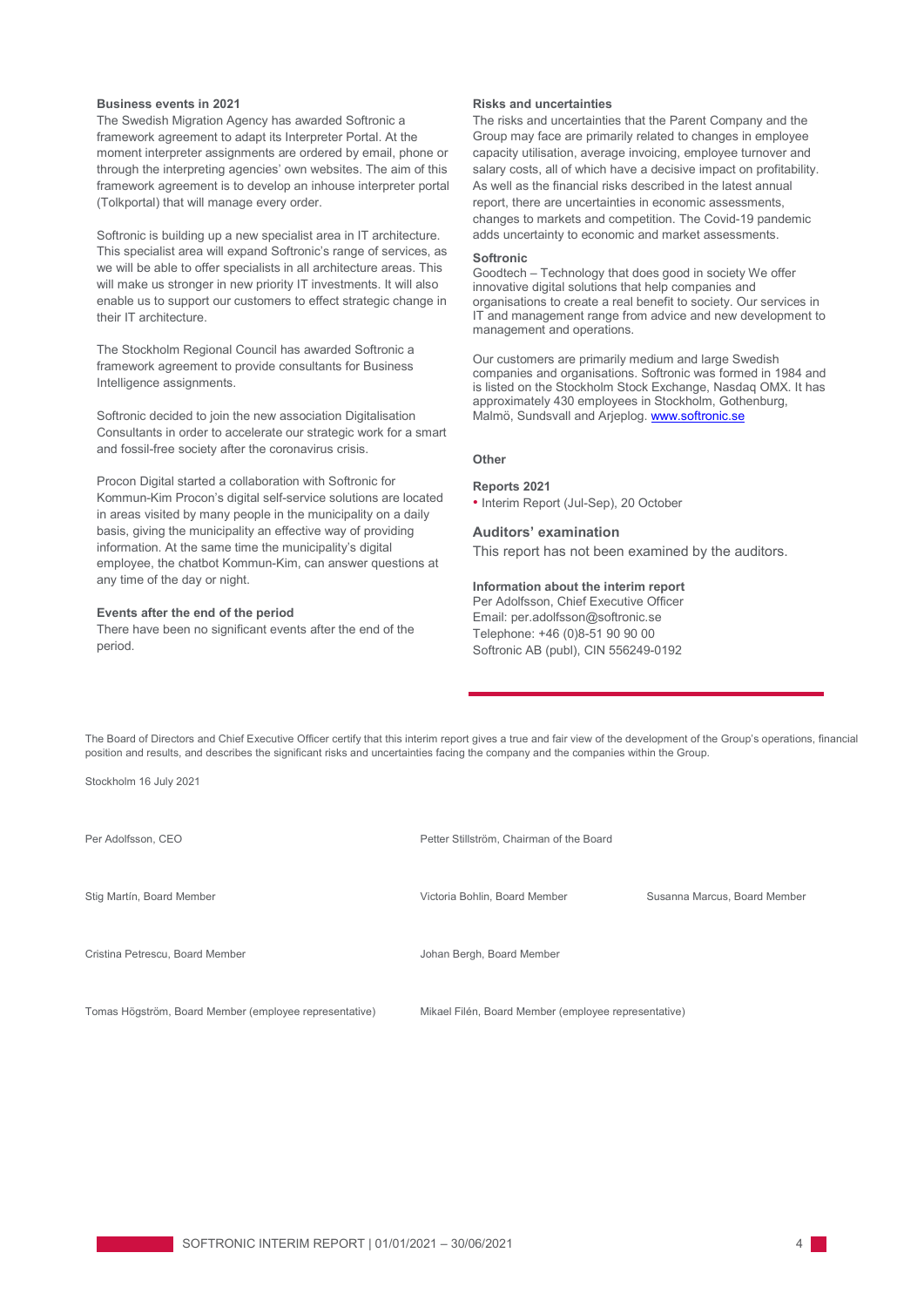| <b>Consolidated income statement and other</b><br>comprehensive income, summary, MSEK                                                                 |        | 2021<br>April-June | 2020<br>April-June | 2021<br>Jan-June | 2020<br>Jan-June | 2020<br>full year |
|-------------------------------------------------------------------------------------------------------------------------------------------------------|--------|--------------------|--------------------|------------------|------------------|-------------------|
| <b>Revenue</b>                                                                                                                                        |        | 194.6              | 194.5              | 394.2            | 375.1            | 728.5             |
| Goods for resale and other invoiced expenses                                                                                                          |        | $-63.3$            | $-60.5$            | $-128.2$         | $-114.4$         | $-227.1$          |
| Other external expenses                                                                                                                               |        | $-6.9$             | $-7.2$             | $-14.3$          | $-15.1$          | $-29.8$           |
| Staff costs                                                                                                                                           |        | $-98.4$            | $-94.5$            | $-200.3$         | $-189.7$         | $-360.9$          |
| Depreciation, non-current assets <sup>1</sup>                                                                                                         |        | $-5.5$             | $-6.0$             | $-10.9$          | $-12.1$          | $-23.9$           |
| <b>Operating income</b>                                                                                                                               |        | 20.5               | 26.3               | 40.5             | 43.8             | 86.8              |
| Net financial income/expense                                                                                                                          | note 2 | $-0.2$             | $-0.3$             | $-0.3$           | $-0.6$           | $-1.0$            |
| Profit/loss before tax                                                                                                                                |        | 20.3               | 26.0               | 40.2             | 43.2             | 85.8              |
| <b>Taxes</b>                                                                                                                                          |        | $-4.5$             | $-5.5$             | $-8.7$           | $-9.3$           | $-18.9$           |
| Profit/loss for the period                                                                                                                            |        | 15.8               | 20.5               | 31.5             | 33.9             | 66.9              |
| Other comprehensive income                                                                                                                            |        |                    |                    |                  |                  |                   |
| Items that will be reclassified to profit or loss                                                                                                     |        |                    |                    |                  |                  |                   |
| <b>Translation differences</b>                                                                                                                        |        | 0.0                | 0.0                | 0.0              | 0.0              | 0.0               |
| Comprehensive income for the period                                                                                                                   |        | 15.8               | 20.5               | 31.5             | 33.9             | 66.9              |
| Profit/loss for the period attributable to the Parent Company's shareholders                                                                          |        | 15.8               | 20.5               | 31.5             | 33.9             | 66.9              |
| Comprehensive income attributable to the Parent Company's shareholders                                                                                |        | 15.8               | 20.5               | 31.5             | 33.9             | 66.9              |
| Profit for the period per share, basic, SEK                                                                                                           | note 1 | 0.30               | 0.39               | 0.60             | 0.64             | 1.27              |
| Profit for the period per share, diluted, SEK                                                                                                         | note 1 | 0.30               | 0.39               | 0.60             | 0.64             | 1.27              |
| of which depreciation for leasing for Q2 2021 was MSEK -5 (MSEK -5); MSEK -10 (MSEK -10) for 2021 accumulated;<br>and MSEK-20 for the full year 2020. |        |                    |                    |                  |                  |                   |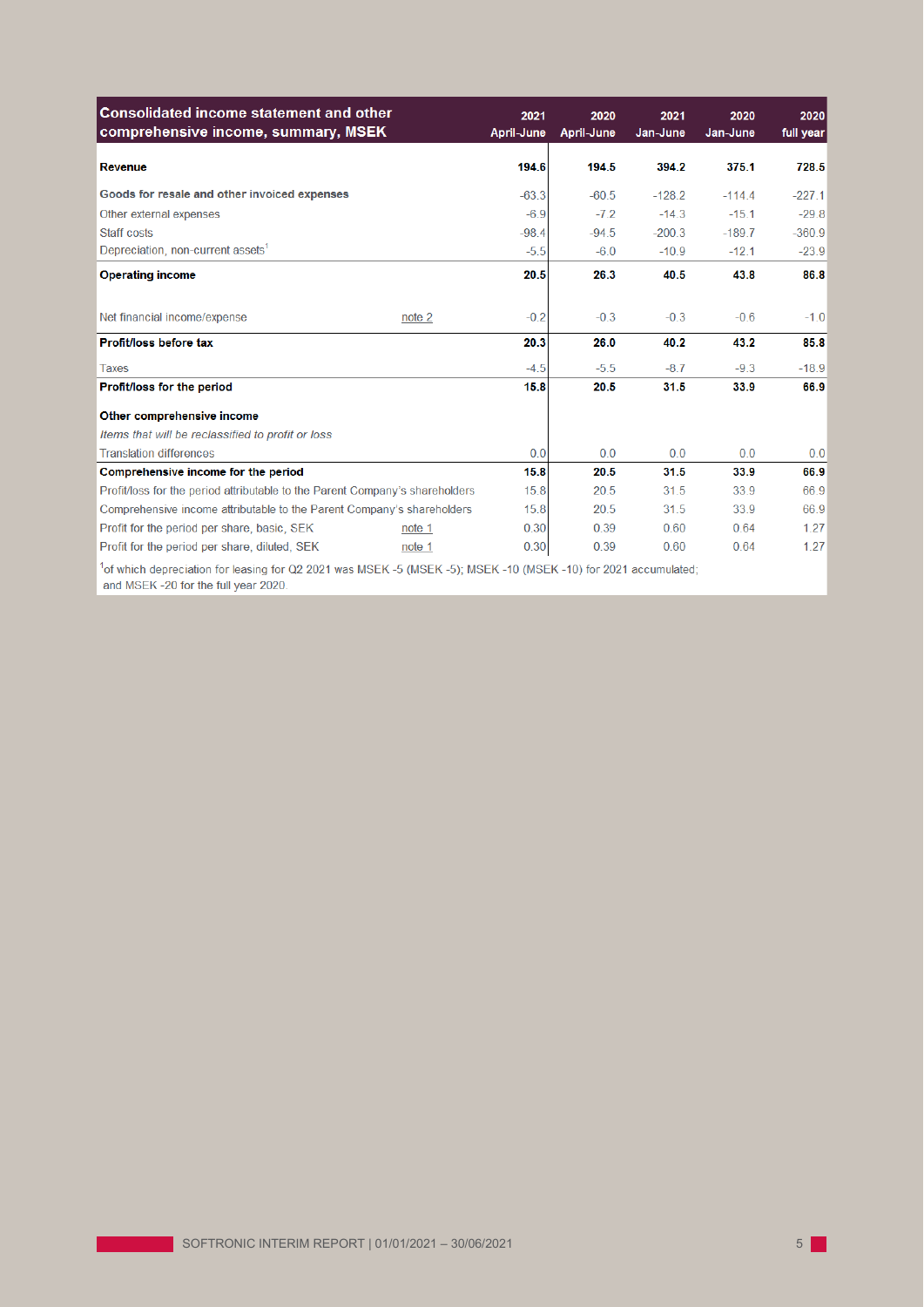| <b>Summary of Balance Sheet</b>     |            |            |            |
|-------------------------------------|------------|------------|------------|
| <b>Group, MSEK</b>                  | 2021-06-30 | 2020-06-30 | 2020-12-31 |
| <b>ASSETS</b>                       |            |            |            |
| Goodwill                            | 109.3      | 109.3      | 109.3      |
| Other intangible assets             | 0.7        | 1.3        | 0.9        |
| Other non-current receivables       | 3.3        | 2.4        | 2.3        |
| Right-of-use asset                  | 17.1       | 34.4       | 25.3       |
| Property, plant and equipment       | 2.0        | 4.3        | 3.1        |
| <b>Total non-current assets</b>     | 132.4      | 151.7      | 140.9      |
| Receivables, etc.                   | 180.5      | 199.2      | 174.9      |
| Cash and cash equivalents           | 73.8       | 140.5      | 199.8      |
| <b>Total current assets</b>         | 254.3      | 339.7      | 374.7      |
| <b>Total assets</b>                 | 386.7      | 491.4      | 515.6      |
| <b>EQUITY AND LIABILITIES</b>       |            |            |            |
| Equity                              | 214.6      | 307.8      | 341.0      |
| Deferred tax liabilities            | 1.1        | 1.2        | 1.0        |
| Other provisions                    | 4.1        | 3.4        | 3.4        |
| Other current liabilities, leasing  | 1.4        | 14.0       | 2.6        |
| Current liabilities <sup>1</sup>    | 165.5      | 165        | 167.6      |
| <b>Total equity and liabilities</b> | 386.7      | 491.4      | 515.6      |

<sup>1</sup>of which the current part of lease liabilities (IFRS 16) on 30/06/2021 was MSEK 16, on 30/06/2020 it was MSEK 20, and on 31/12/2020 it was MSEK 21.

| Total summary of Equity                                                                                                                                                                                                                | 2021       | 2020                     | 2020      |
|----------------------------------------------------------------------------------------------------------------------------------------------------------------------------------------------------------------------------------------|------------|--------------------------|-----------|
| <b>Group, MSEK</b>                                                                                                                                                                                                                     | Jan - June | Jan - June               | full year |
| <b>TOTAL EQUITY</b>                                                                                                                                                                                                                    |            |                          |           |
| <b>Opening balance</b>                                                                                                                                                                                                                 | 341.0      | 274.1                    | 274.1     |
| Comprehensive income for the period                                                                                                                                                                                                    | 31.5       | 33.9                     | 66.9      |
| Merger difference                                                                                                                                                                                                                      |            | $-0.2$                   | ÷         |
| <b>Dividend</b>                                                                                                                                                                                                                        | $-157.9$   | $\overline{\phantom{a}}$ |           |
| <b>Closing balance</b>                                                                                                                                                                                                                 | 214.6      | 307.8                    | 341.0     |
| $\mathbf{A} \mathbf{B}$ , and the state of the state of the state of the state of the state of the state of the state of the state of the state of the state of the state of the state of the state of the state of the state of the s | $-$        |                          |           |

All equity is attributable to the Parent Company's shareholders, as there are no non-controlling interests.

| <b>Summary of Cash Flow Statement</b>                                      | 2021     | 2020                                        | 2021     | 2020   | 2020      |
|----------------------------------------------------------------------------|----------|---------------------------------------------|----------|--------|-----------|
| Group, MSEK Note 3                                                         |          | April-June April-June Jan - June Jan - June |          |        | full year |
| Cash flow from operating activities                                        |          |                                             |          |        |           |
| before changes in working capital                                          | 19.7     | 25.8                                        | 38.2     | 39.0   | 91.3      |
| Changes to working capital.                                                | 4.8      | 16.3                                        | 3.7      | $-5.1$ | 11.8      |
| Cash flow from operating activities                                        | 24.5     | 42.1                                        | 41.9     | 33.9   | 103.1     |
| Cash flow from investing activities                                        | $-0.4$   | $-0.5$                                      | $-0.4$   | $-0.7$ | $-0.6$    |
| Cash flow from financing activities                                        | $-162.7$ | $-5.0$                                      | $-167.5$ | $-9.9$ | $-19.9$   |
| Cash flow for the year/period                                              | $-138.6$ | 36.6                                        | $-126.0$ | 23.3   | 82.6      |
| Cash and cash equivalents at the start of the year/period                  | 212.4    | 103.9                                       | 199.8    | 117.2  | 117.2     |
| Cash and cash equivalents at the end of the year/period                    | 73.8     | 140.5                                       | 73.8     | 140.5  | 199.8     |
| Cash flow from operating activities per share, basic, SEK. Note 1          | 0.47     | 0.80                                        | 0.80     | 0.64   | 1.96      |
| Cash flow from operating activities per share, after dilution, SEK. Note 1 | 0.47     | 0.80                                        | 0.80     | 0.64   | 1.96      |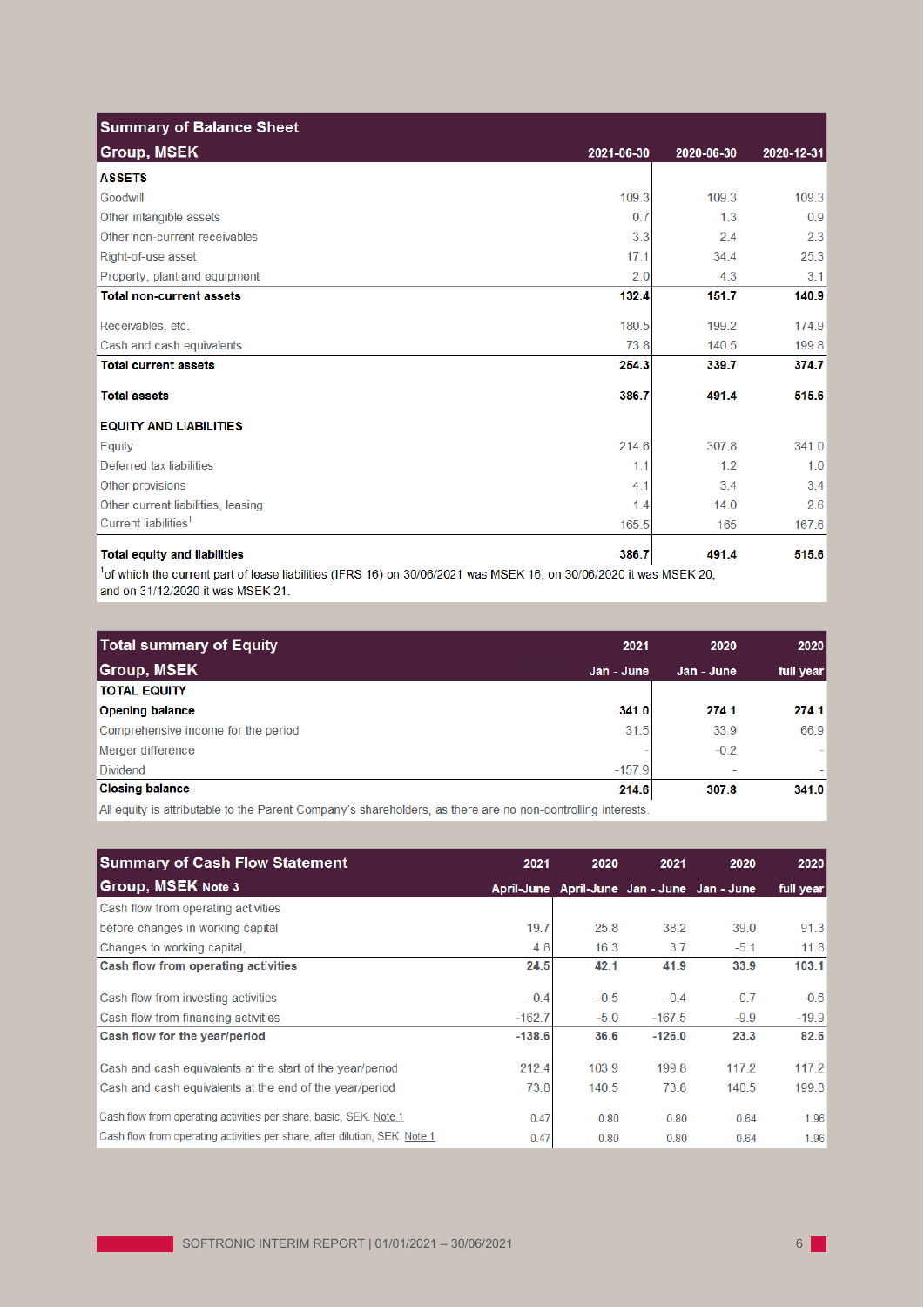| Performance measures for the Group, Note 4       |            | 2021<br>2020 | 2021                  | 2020 | 2020      |
|--------------------------------------------------|------------|--------------|-----------------------|------|-----------|
| Net profit/loss                                  | April-June | April-June   | Jan - June Jan - June |      | full year |
| Earnings per share, basic/diluted, SEK<br>note 1 | 0.30       | 0.39         | 0.60                  | 0.64 | 1.27      |
| <b>EBITDA, MSEK</b>                              | 26.0       | 32.3         | 51.4                  | 55.9 | 110.7     |
| <b>EBITDA margin, %</b>                          | 13.4       | 16.6         | 13.0                  | 14.9 | 15.2      |
| Operating margin, %                              | 10.5       | 13.5         | 10.3                  | 11.7 | 11.9      |
| Profit margin, %                                 | 10.4       | 13.4         | 10.2                  | 11.5 | 11.8      |
| Profitability, equity, %                         | 20.9       | 21.8         | 20.9                  | 21.8 | 21.8      |

|                                           | 2021       | 2020 | 2021                             | 2020 | 2020      |
|-------------------------------------------|------------|------|----------------------------------|------|-----------|
| <b>Sales</b>                              | April-June |      | April-June Jan - June Jan - June |      | full year |
| Net sales, MSEK                           | 195        | 195  | 394                              | 375  | 728       |
| Sales of consultancy services, MSEK       | 75         | 86   | 157                              | 165  | 301       |
| Sales of agreements, MSEK                 | 84         | 77   | 165                              | 146  | 305       |
| Invoiced to third parties, services, MSEK | 18         | 14   | 35                               | 28   | 53        |
| Invoiced to third parties, other, MSEK    | 11         | 14   | 23                               | 25   | 49        |
| Sales of licenses, MSEK                   | 6          | 3    | 8                                | 7    | 11        |
| Sales of hardware, MSEK                   |            |      | 6                                | 4    | 9         |
| Sales per employee, TSEK                  | 457        | 451  | 925                              | 870  | 1 7 1 8   |

| <b>Financial position</b>       |     | 2021-06-30 2020-06-30 2020-12-31 |     |
|---------------------------------|-----|----------------------------------|-----|
| Equity, MSEK                    | 215 | 308                              | 341 |
| Equity/assets ratio, %          | 55  | 63                               | 66  |
| Cash and cash equivalents, MSEK | 74  | 140                              | 200 |
| Unutilised credit lines, MSEK   | 231 | 23                               | 23  |

|                                                | 2021       | 2020 | 2021                             | 2020 | 2020      |
|------------------------------------------------|------------|------|----------------------------------|------|-----------|
| <b>Employees</b>                               | April-June |      | April-June Jan - June Jan - June |      | full year |
| Average during the period                      | 426        | 431  | 426                              | 431  | 424       |
| Number at the end of the period                | 425        | 431  | 425                              | 431  | 422       |
| Number of structural dismissals for the period | -          |      |                                  | 4    | 13        |

| Development per quarter                  | Q2/19 | Q3/19 | Q4/19 | Q1/20 | Q2/20 | Q3/20 | Q4/20 | Q1/21 | Q2/21 |
|------------------------------------------|-------|-------|-------|-------|-------|-------|-------|-------|-------|
| Net sales, MSEK                          | 191.6 | 157 0 | 187.8 | 180.6 | 194.5 | 160.1 | 193.3 | 199.6 | 194.6 |
| Profit/loss for the period before tax. I | 19.8  | 13.8  | 21.4  | 17 2  | 26    | 19.4  | 23.2  | 19.9  | 20.3  |
| Profit margin before tax, %              | 10.3  | 8.8   | 114   | 9.5   | 13.4  | 12.1  | 12.0  | 10.0  | 10.4  |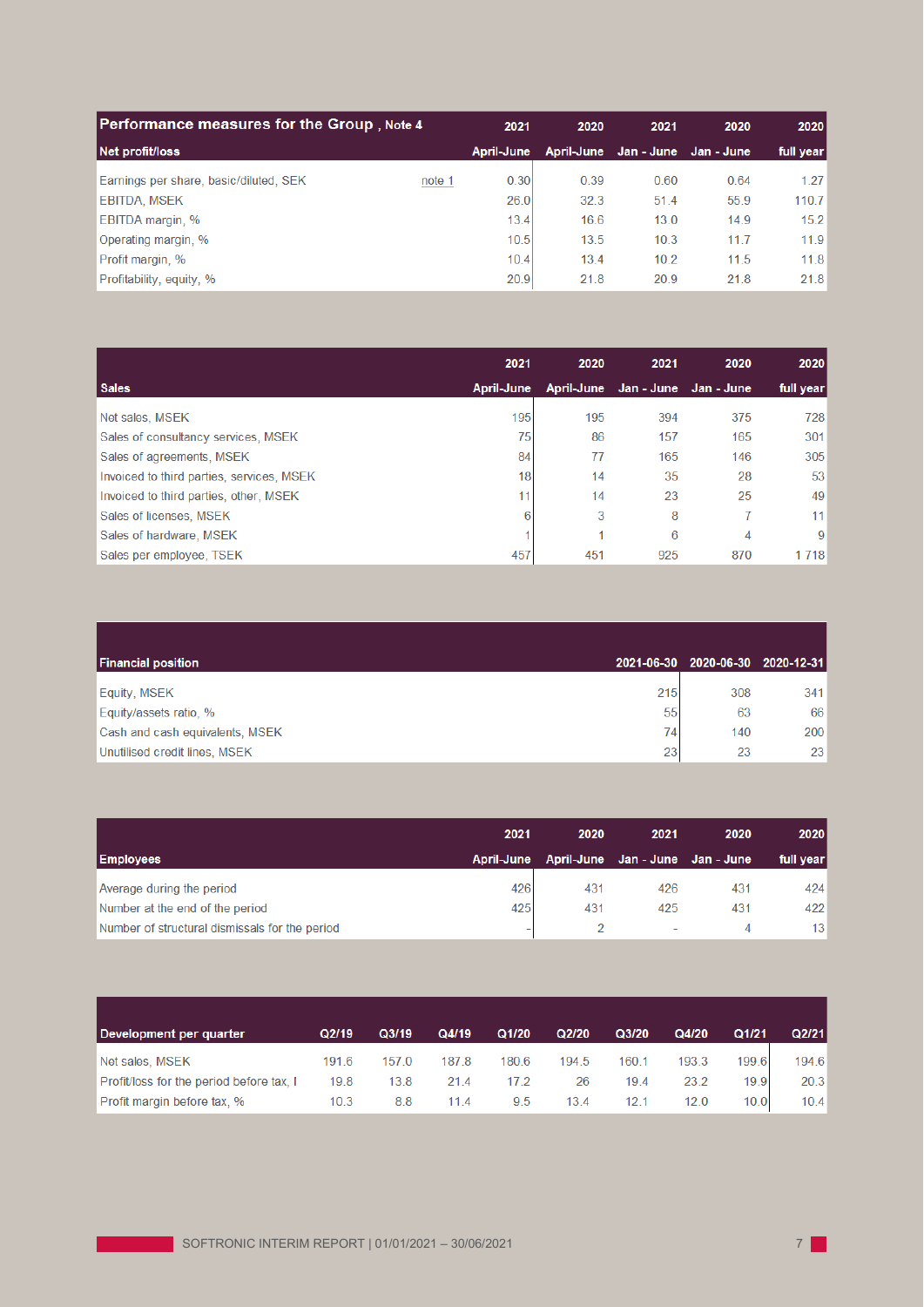| Income statement summary     | 2021       | 2020       | 2020      |
|------------------------------|------------|------------|-----------|
| <b>Parent Company, MSEK</b>  | Jan - June | Jan - June | full year |
| Revenue                      | 394        | 375        | 729       |
| Costs                        | $-354$     | $-331$     | $-711$    |
| <b>Operating income</b>      | 40         | 44         | 18        |
| Net financial income/expense |            |            | $-1$      |
| Appropriations*              |            |            | 11        |
| Profit/loss before tax       | 40         | 44         | 28        |
| <b>Taxes</b>                 | $-8$       | $-9$       | $-7$      |
| Net profit/loss              | 32         | 35         | 21        |

\*net Group contributions paid/received

| <b>Summary of Balance Sheet</b>           |            |            |                 |
|-------------------------------------------|------------|------------|-----------------|
| <b>Parent Company, MSEK</b>               | 2021-06-30 | 2020-06-30 | 2020-12-31      |
| <b>ASSETS</b>                             |            |            |                 |
| Non-current assets                        | 14         | 17         | 15 <sup>1</sup> |
| Non-current receivables                   | 3          | 2          | $\overline{2}$  |
| <b>Current assets</b>                     | 260        | 330        | 381             |
| <b>Total assets</b>                       | 277        | 349        | 398             |
| <b>EQUITY AND LIABILITIES</b>             |            |            |                 |
| Equity                                    | 61         | 200        | 187             |
| Non-current liabilities                   |            | 3          | 3               |
| Current liabilities, non-interest-bearing | 212        | 146        | 208             |
| <b>Total equity and liabilities</b>       | 277        | 349        | 398             |

| 2021       | 2020       | 2020       |
|------------|------------|------------|
| Jan - June | Jan - June | full year  |
| 32         | 24         | 84         |
|            | $-1$       | $-1$       |
| $-158$     |            |            |
| $-126$     | 23         | 83         |
| 199<br>73  | 117<br>140 | 116<br>199 |
|            |            |            |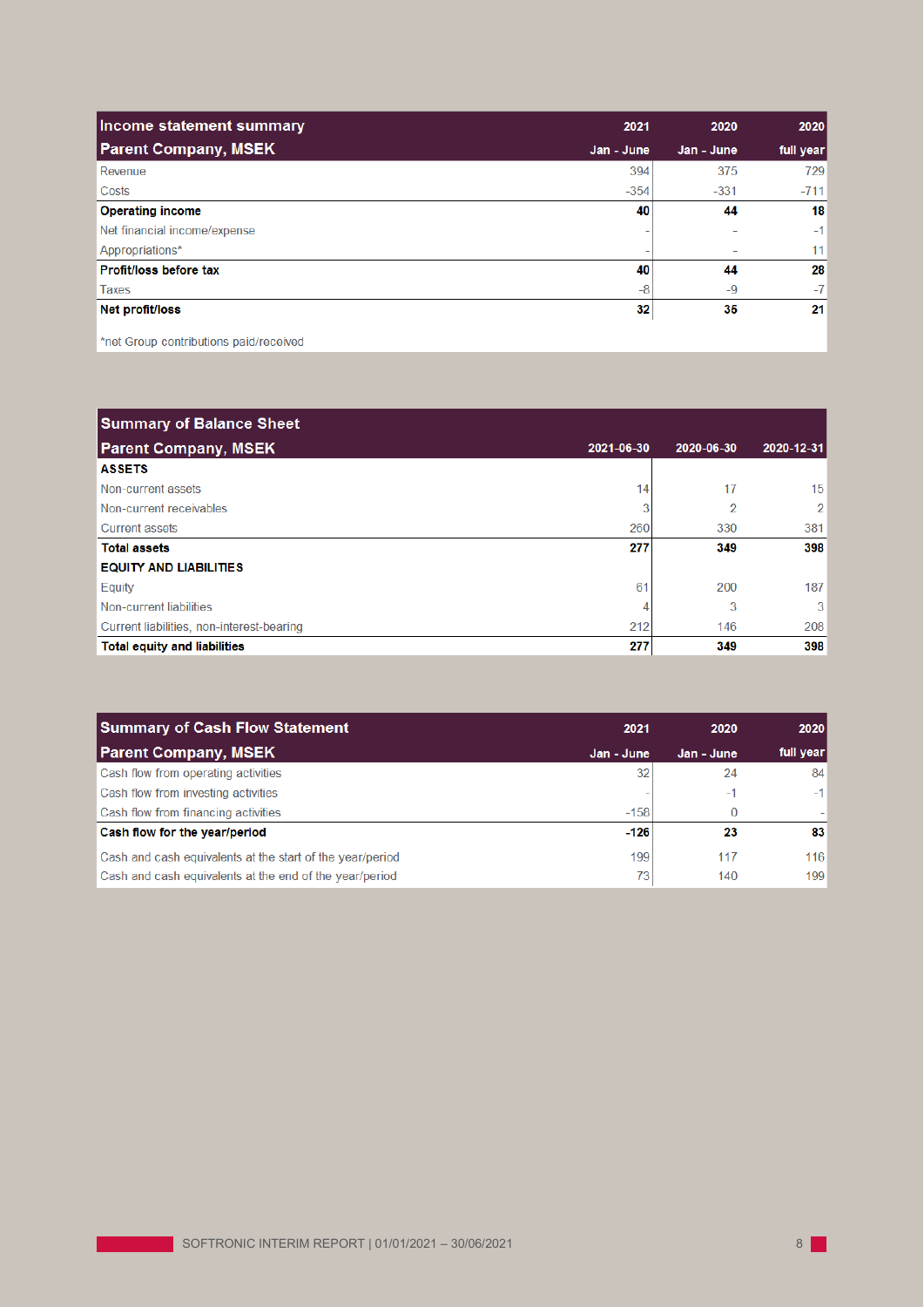# **Notes**

**Accounting principles and supplementary information**

Softronic AB (publ) applies the IFRS standards (International Financial Reporting Standards) as adopted by the EU.

The interim report has been prepared in accordance with IAS 34, Interim Financial Reporting, and the Swedish Annual Accounts Act. The report for the parent company has been prepared in accordance with the Swedish Annual Accounts Act and RFR 2, Accounting for Legal Entities.

Group operations are wide-ranging and are therefore reported as a segment.

The Group applies the same accounting principles and uses the same bases for calculation as in the 2020 Annual Report.

The estimates follow the same principles as in the Annual Accounts of 2020.

Comprehensive income is reported as an extended profit and loss account, including items previously recognised in equity.

The Group's financial assets and liabilities comprise accounts receivable, other non-current receivables, other current receivables, prepaid expenses, accrued income, cash and cash equivalents, other provisions, accounts payable, other current liabilities, accrued expenses and deferred income, with the carrying amounts the same as fair value.

New and amended IFRS that have become applicable from 2021 are not considered to have any material effect on the financial statements. In terms of IFRS 16 as of 30 June 2021, the right-of-use asset amounted to MSEK 17 (MSEK 34) and the leasing liability was MSEK 14 (MSEK 34) (recognised under other longterm liabilities as MSEK 1 and current liabilities as MSEK 13). Amortisation and depreciation of MSEK 5 were carried out in the second quarter of 2021 (accumulated 2021: MSEK 10) while interest expense was MSEK 0.2 (accumulated 2021: MSEK 0.4). Softronic has opted to adopt the relief rules regarding short-term leases and agreements where the underlying asset is of a low value.

There have been no material transactions between related parties, except for commercial transactions between companies within the Group that were carried out on market terms.

In this report there is only an overview of the Parent Company's profit and loss statement and balance sheet, as the Group's sales and balance sheet items are mostly in the Parent Company.

## **Note 1**

### **Profit/loss per share**

The number of shares before and after dilution when calculating earnings and cash flow per share amounted to 52,632,803 shares.

## **Note 2**

## **Net financial income/expense**

This item includes interest income and interest expense.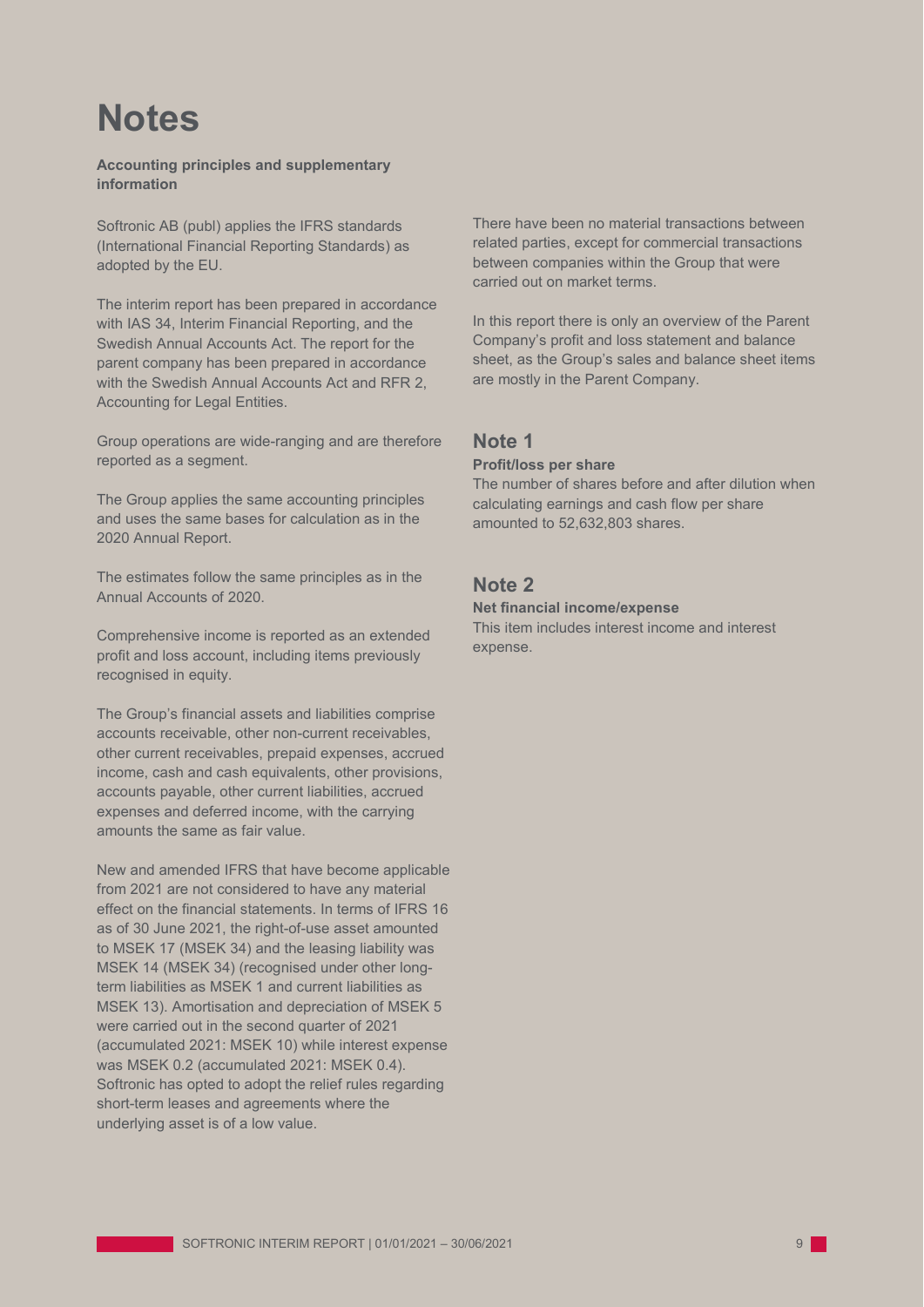## **Note 3**

## **Cash flow statements**

| <b>Allocation of investments</b><br><b>IMSEK</b> | 2021<br>Jan-June | 2020<br>Jan-June | 2020<br>full year |
|--------------------------------------------------|------------------|------------------|-------------------|
| Net investments in equipment                     |                  | $-0.3$           | $-0.2$            |
| Acquisition of business combinations             | $-0.4$           | $-0.4$           | $-0.4$            |
| <b>Total invested</b>                            | $-0.4$           | $-0.7$           | $-0.6$            |

## **Note 4**

### **Key performance indicators**

Softronic's financial statements contain alternative key performance indicators that supplement the measures defined in applicable regulations for financial reporting, such as income, profit or loss, or earnings per share. Alternative key performance indicators are given as they provide more in-depth information than the measures defined in the regulations. The alternative key performance indicators are disclosed below because they are used by management to evaluate the financial performance and are thereby believed to give analysts and other stakeholders valuable information in order to evaluate Softronic's financial position and results. In the section below, we have defined how the alternative performance measures are calculated by Softronic. Definition of key ratios

may deviate from the definitions given by other companies, even though the measures have the same names. The alternative performance measures originate from the consolidated accounts and are not measures of our financial results or liquidity in accordance with IFRS, which is why they should not be considered to be alternatives to net profit, operating profit or other performance measures in accordance with IFRS, or as an alternative to cash flow as a measure of our liquidity.

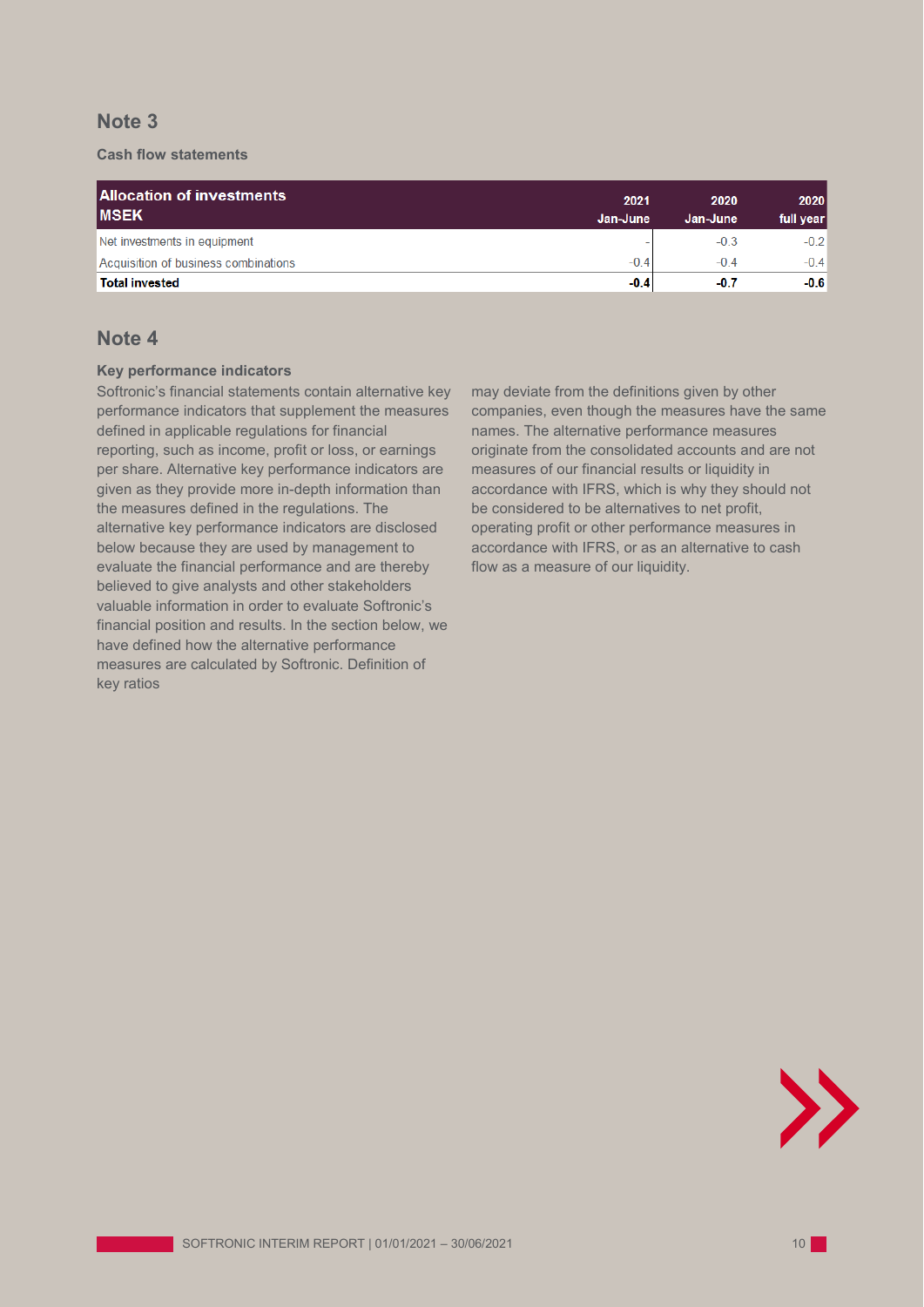| Key performance indicators                        | Definition/explanation of information value and purpose                  | <b>Calculation Jan-June 2021</b>     |  |  |
|---------------------------------------------------|--------------------------------------------------------------------------|--------------------------------------|--|--|
| Net profit/loss                                   | Provides a more nuanced and in-depth understanding of profit development |                                      |  |  |
| Operating margin, %                               | Operating profit/income                                                  | $(40.5/394.2)*100=10.3$              |  |  |
| Profit margin, %                                  | Profit/loss before tax/income                                            | $(40.2/394.2)$ *100=10.2             |  |  |
| EBITDA margin, %                                  | Operating profit before depreciation and amortisation/income             | $(51.4/394.2)*100=13.0$              |  |  |
| Profitability, equity, %                          | Profit for the 12-month period/average equity over 5 quarters            | $(64519/(1543043/5))$ *100=20.9      |  |  |
| <b>EBITDA, MSEK</b>                               | Operating profit before depreciation and amortisation                    | $40.5 + 10.9 = 51.4$                 |  |  |
| Sales, MSEK                                       | Provides a more in-depth insight into the distribution of sales          |                                      |  |  |
| Sales of consultancy services                     | Income from consultancy services                                         | 157                                  |  |  |
| Sales of agreement services                       | Income from agreement services                                           | 165                                  |  |  |
| Sales of services for invoices to third parties   | Income from services for invoices to third parties                       | 35                                   |  |  |
| Sales of invoices to third parties, other         | Income from invoices to third parties, other                             | 23                                   |  |  |
| Sale of licences                                  | Income from licences                                                     | 8                                    |  |  |
| Sales of hardware                                 | Income from hardware                                                     | 6                                    |  |  |
| Sales per employee, TSEK                          | Income/number of employees on average                                    | $(394.2/426)$ <sup>*</sup> 1,000=925 |  |  |
| <b>Financial position</b>                         | Provides a good overview of total liquidity and solvency                 |                                      |  |  |
| Equity/assets ratio, %                            | Total equity/total equity and liabilities                                | 214.6/386,7*100=55                   |  |  |
| Unutilised credit lines, MSEK                     | Available but unutilised overdraft facilities                            | 23                                   |  |  |
| <b>Total liquidity, MSEK</b>                      | Cash and cash equivalents plus unutilised credit lines                   | $74 + 23 = 97$                       |  |  |
| <b>Employees</b>                                  | Provides a summary of changes in staff                                   |                                      |  |  |
| Average during the period, quantity               | Number of employees on average                                           | 426                                  |  |  |
| Number at the end of the period                   | Number of employees                                                      | 425                                  |  |  |
| Number of structural dismissals during the period | Number of structural dismissals                                          |                                      |  |  |

The information in this interim report is the information that Softronic AB (publ) must publish in accordance with Regulation (EU) No 596/2014 of the European Parliament and of the Council on market abuse (MAR) and the Swedish Securities Market Act. This information was submitted for publication through the offices of Per Adolfsson on 16 July 2021 at 8.00am (CET). This report along with other information about Softronic AB is available at [www.softronic.se.](http://www.softronic.se/)